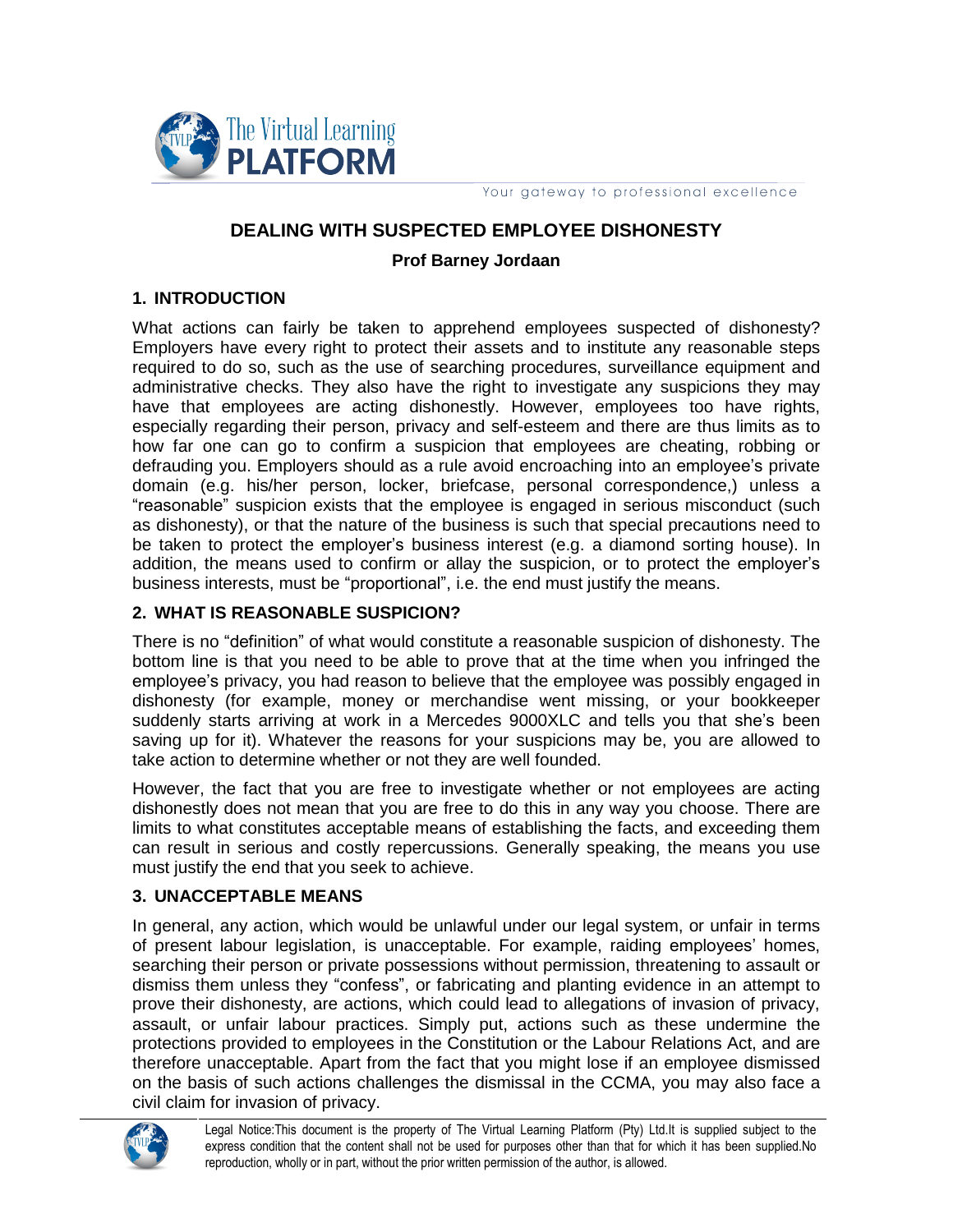In terms of the available options there is no need to resort to this type of unacceptable action and most organisations are able to resolve questions of suspected dishonesty through use of the methods, which are discussed below.

## **4. ACCEPTABLE MEANS**

## **1.1. Undercover Agents**

Undercover agents may be placed in the workforce to obtain information about what is actually happening on the shop floor, or in any area of the business. The difficulty is that undercover agents are often reluctant to give evidence in open court or at disciplinary hearings, and employers may have to rely on their affidavits only. This is not ideal, as the alleged offenders will rightly claim that they are unable to cross-examine an affidavit, and are thus prevented from presenting a proper defence. Further, they may claim that the undercover agent has a personal and biased interest in the matter, because he or she is rewarded in terms of how many dishonest employees are reported to management.

When undercover agents are used, it is generally best to use their information to catch the offenders in the act, rather than to use them as witnesses.

### **1.2. Surveillance Equipment**

There is today a considerable amount of hi-tech equipment available, which can be installed in virtually any part of the business. With cameras the size of a five cent coin, it is possible to set up hidden video monitors in any place where there is sensitive merchandise, where there is a suspicion that employees are stealing, or where you suspect unauthorised use or removal of confidential company documentation and information. Videotapes or pictures are admissible as evidence, and, providing they clearly show what happened and who was involved, are as good as if not better than having a witness.

### **1.3. Tape Recordings**

It is possible to "bug" anyone anywhere, and the information gathered in this way may be used either as evidence, or to set up a situation where the dishonest employee/s are caught in the act. Note that if recordings are used as evidence, they will only have value if they clearly identify who was recorded and confirm that they were planning to commit a dishonest act, or discussing an unlawful event, which has already occurred. This is rarely the case, and it is advisable to obtain expert information before deciding to lay a charge on this evidence only, or to introduce it at a disciplinary hearing.

# **1.4. Phone Tapping**

This is a grey area. However, it is our opinion that if the only reasonable way in which you can confirm your suspicions is to tap an employee's phone, then this may be done. Providing that the evidence obtained clearly confirms that the employee is acting dishonestly or against the best interests of the company, it may be used against him or her for the purposes of disciplinary action.

Note that the above refers only to tapping or "bugging" of company phones. The tapping of employee's home or personal phones is not admissible as it is a gross invasion of privacy. and evidence gained in this way may well be inadmissible in the Labour Court or the CCMA.

# **1.5. Setting Traps**

Where there is suspicion of dishonesty but little or no evidence to prove who is guilty, it would not be unreasonable to provide an opportunity for the unknown or suspected



Legal Notice:This document is the property of The Virtual Learning Platform (Pty) Ltd.It is supplied subject to the express condition that the content shall not be used for purposes other than that for which it has been supplied.No reproduction, wholly or in part, without the prior written permission of the author, is allowed.